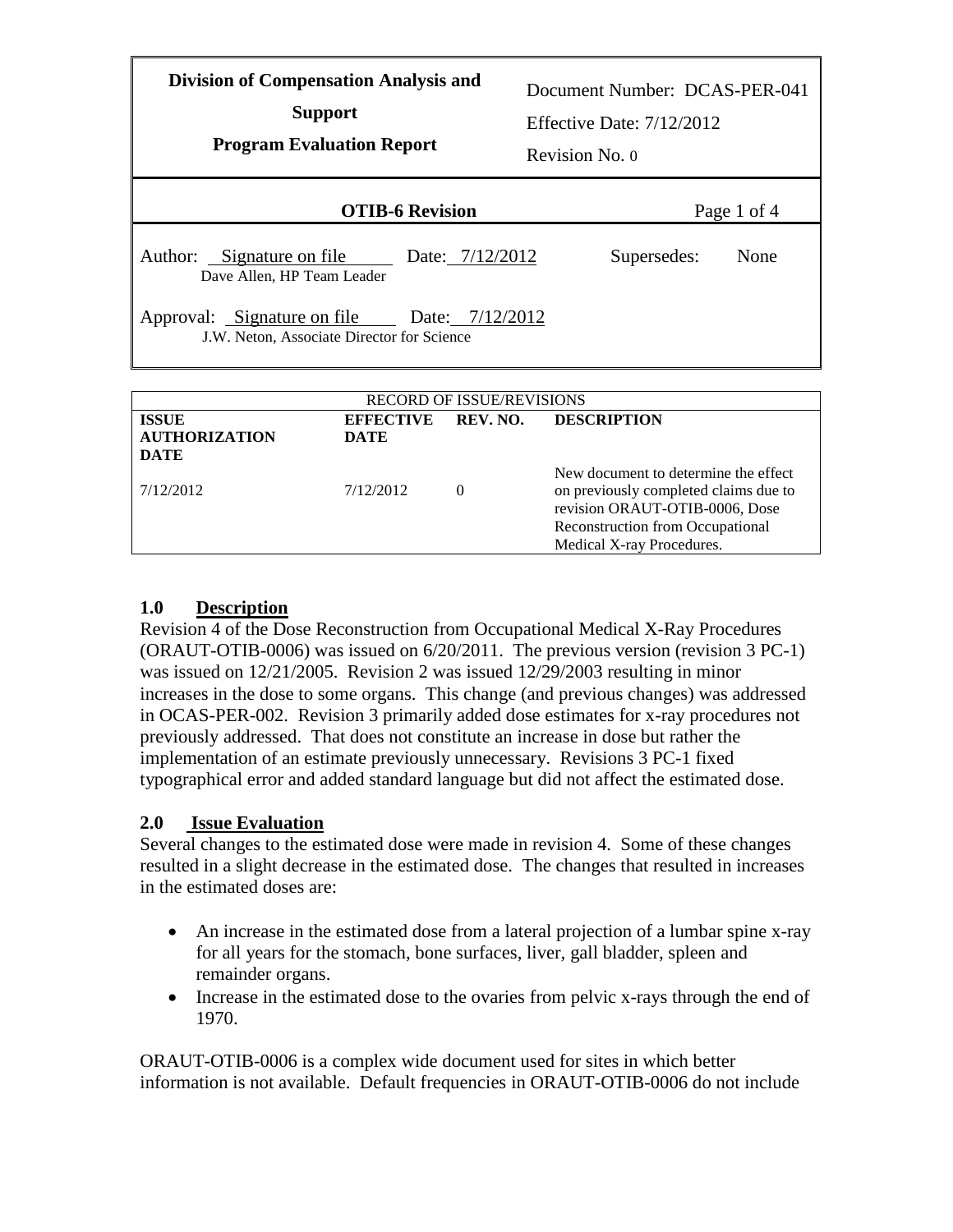| <b>Division of Compensation Analysis and</b><br><b>Support</b><br><b>Program Evaluation Plan</b> |  | Document Number: DCAS-PER-041 |  |
|--------------------------------------------------------------------------------------------------|--|-------------------------------|--|
|                                                                                                  |  |                               |  |

lumbar spine or pelvic x-ray procedures. Therefore, with no other information, no lumbar spine or pelvic x-ray dose would be assigned.

ORAUT-OTIB-0006 does not necessarily affect sites for which site specific information is available. However, some site technical basis documents (TBDs) refer the reader to ORAUT-OTIB-0006 for estimates of x-ray doses. Therefore, each TBD was reviewed to determine if ORAUT-OTIB-0006 was used. In this PER, TBD is used to refer to any TBD, TIB, Appendix or any other dose reconstruction methodology. Many TBDs indicated ORAUT-OTIB-0006 was to be used but few required a lumbar spine or pelvic x-ray. Most assumed a default pre-employment, annual and termination PA chest x-ray and were therefore unaffected by this revision.

Other TBDs indicated that the lumbar spine or pelvic x-ray values were from ORAUT-OTIB-0006 but then provided the values to be used in the TBD itself. In those cases, current dose reconstructors would use the values in the TBD. Therefore, those TBDs must first be revised and then claims associated with those revisions will be evaluated in a future PER.

The following TBDs require or allow a lumbar spine or pelvic x-ray, and refer the reader to ORAUT-OTIB-0006 for the appropriate dose.

- Harshaw assumes a pelvic x-rays between 1942 and 1944 and again between 1950 and 1951 for process workers (ORAUT-TKBS-0022 rev 1, page 18).
- Brookhaven National Laboratory– indicates lumbar spine x-rays may have been taken but are not an assumed default. ORAUT-OTIB-0006 would be used if medical records include a lumbar spine x-ray (ORAUT-TKBS-0048 rev 1, page 48).
- Extrusion Plant assumes a pre-employment lumbar spine x-ray between 1962 and 1975 for hourly employees and prior to 1986 for laborers (ORAUT-TKBS-0056, Rev 0, page 30). ORAUT-OTIB-0079 however, indicates x-rays were taken off-site until 1977 and after 1996. Therefore, the default lumbar spine xrays to be accounted for would only be pre-employment x-rays for laborers who started work between 1977 and 1986.
- Paducah Gaseous Diffusion Plant indicates lumbar spine x-rays were possible in early years and refers reader to Attachment A for the dose. Attachment A in earlier versions of the TBD was removed in the current revision. Therefore it is assumed readers would refer to ORAUT-OTIB-0006. Earlier versions of the Paducah TBD provide higher values than ORAUT-OTIB-0006 but some estimates could have been performed using Revision 3 of ORAUT-OTIB-0006 which has now been revised resulting in an increase in the dose estimate (ORAUT-TKBS-0019-3, rev. 2, page 14).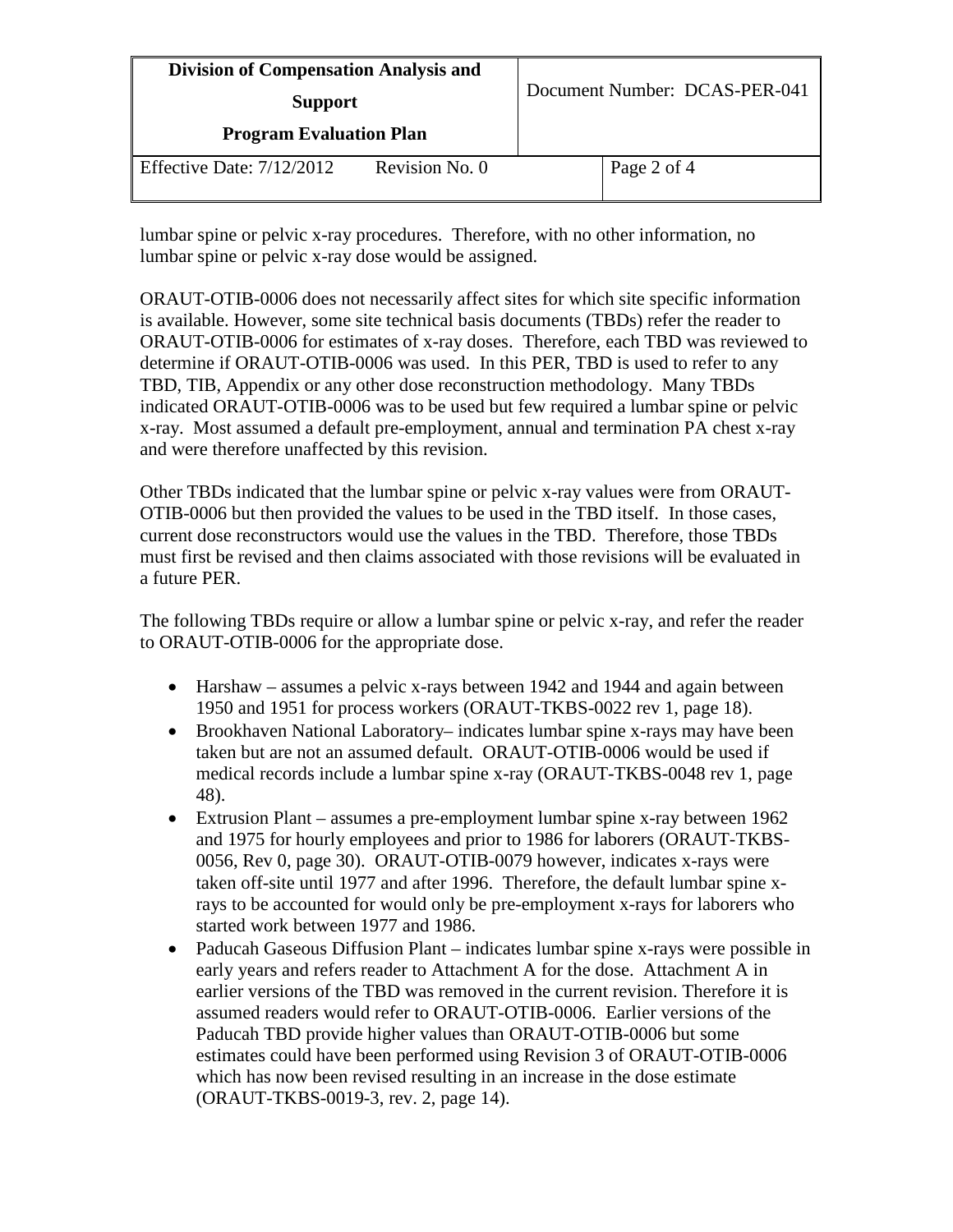| <b>Division of Compensation Analysis and</b><br><b>Support</b><br><b>Program Evaluation Plan</b> |                | Document Number: DCAS-PER-041 |             |
|--------------------------------------------------------------------------------------------------|----------------|-------------------------------|-------------|
| Effective Date: $7/12/2012$                                                                      | Revision No. 0 |                               | Page 3 of 4 |

# **3.0 Plan for Resolution or Corrective Action**

## **3.1 Determining the population of potential affected claims**

Harshaw and the Extrusion Plant had assumed x-ray projections affected by revision 4 while Brookhaven and Paducah cases were to have lumbar spine x-ray dose applied only if records indicated there had been a lumbar spine examination. Therefore, the population of potentially affected claims was determined differently for each site.

For Harshaw, all claims with a probability of causation less than 50% were searched to determine which had employment during 1942, 1943, 1944, 1950 or 1951. This search identified six claims.

For the Extrusion Plant, a search was conducted to identify all claims with a probability of causation less than 50% who started their employment at the Extrusion Plant between 1977 and 1985. This resulted in five claims matching these criteria.

For Brookhaven National Laboratory, lumbar spine x-rays were assigned only if medical records indicate a lumbar spine examination was performed. Therefore, a text search of all Brookhaven dose reconstruction reports was conducted. The search identified five claims with a probability of causation less than 50% and with the word "lumbar" or "spine" used in the text of the dose reconstruction report.

For Paducah, lumbar spine x-rays are only assigned if medical records indicate a lumbar spine examination was performed. Therefore, a text search of all Paducah dose reconstruction reports was conducted. The search identified 219 claims with a probability of causation less than 50% and with the word "lumbar" or "spine" used in the text of the dose reconstruction report.

### **3.2 Determination of claims affected by TIB revision.**

The six Harshaw claims identified above were reviewed further. It was determined that dose for three of the six was recently recalculated as part of the DCAS-PER-0034 review. This was done after ORAUT-OTIB-0006 was revised and the recalculated dose included all current methods. None of those three resulted in probability of causation above 45%. One of the remaining three claims was employed in the accounting department. Pelvic xrays were to be assigned to process area workers so no change would occur to the dose estimate. Dose was recalculated for the remaining two claims using all currently approved methods. The resulting probability of causation was less than 45% for both cases.

Lumbar spine x-rays are assigned only to laborers at the Extrusion Plant. Three of the five Extrusion Plant claims identified above had job titles inconsistent with a laborer.